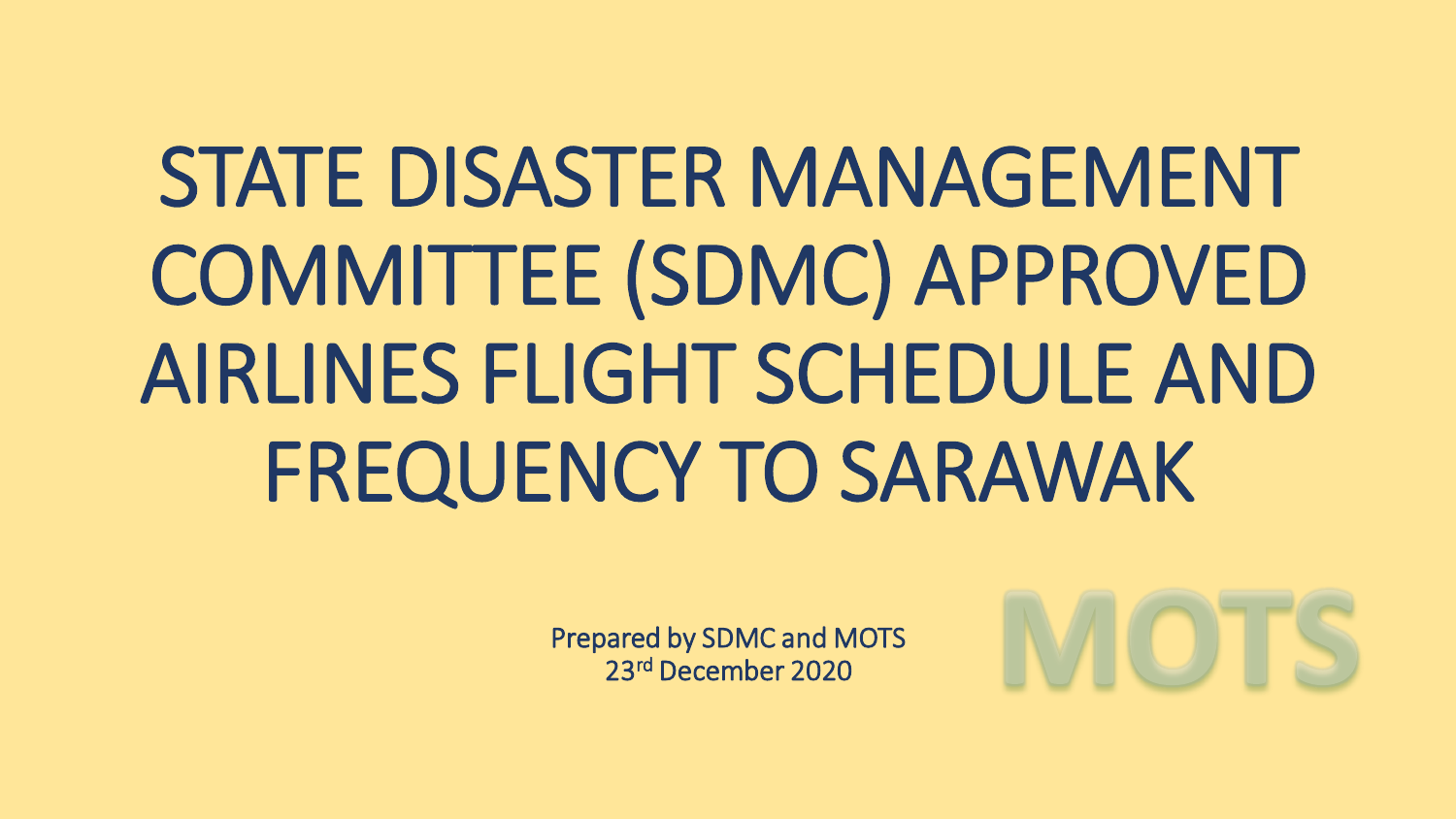### SDMC APPROVED AIRLINES FLIGHT SCHEDULE AND FREQUENCY TO KUCHING

| <b>AIRLINES</b>                          |                      |              | Sat  | Sun<br><b>Mon</b> | <b>Tue</b>                            | <b>Wed</b>              | <b>Thur</b>             | Fri  |      |
|------------------------------------------|----------------------|--------------|------|-------------------|---------------------------------------|-------------------------|-------------------------|------|------|
|                                          | <b>DEPART FROM</b>   | FREQUENCY    |      |                   | <b>Estimated Arrival Time (Hours)</b> |                         |                         |      |      |
| <b>MAS</b>                               | <b>K.LUMPUR</b>      | 6            | 1600 | 1600              | 1600                                  |                         | 1600                    | 1600 | 1600 |
| <b>AIRASIA</b>                           | <b>K.LUMPUR</b>      | 6            | 1400 | 1400              | 1400                                  |                         | 1400                    | 1400 | 1400 |
|                                          | <b>KOTA KINABALU</b> | 6            | 1200 | 1200              | 1200                                  | 1200                    | 1200                    |      | 1200 |
|                                          | <b>JOHOR BAHRU</b>   | $\mathbf{1}$ |      | 1000              |                                       |                         |                         |      |      |
|                                          | <b>PENANG</b>        | $\mathbf{1}$ |      |                   |                                       |                         |                         | 1800 |      |
|                                          | <b>KOTA BAHARU</b>   | $\mathbf{1}$ |      |                   |                                       | 1400                    |                         |      |      |
| <b>MALINDO</b>                           | <b>K.LUMPUR</b>      | 6            | 1000 |                   | 1000                                  | 1000                    | 1000                    | 1000 | 1000 |
| <b>SCOOT</b>                             | <b>SINGAPORE</b>     | $\mathbf{1}$ |      | <b>1900</b>       |                                       |                         |                         |      |      |
| <b>AVERAGE NUMBER OF WEEKLY ARRIVALS</b> |                      | 28           |      |                   |                                       |                         |                         |      |      |
| <b>AVERAGE NUMBER OF DAILY ARRIVALS</b>  |                      |              | 4    | 5                 | $\overline{4}$                        | $\overline{\mathbf{3}}$ | $\overline{\mathbf{4}}$ | 4    | 4    |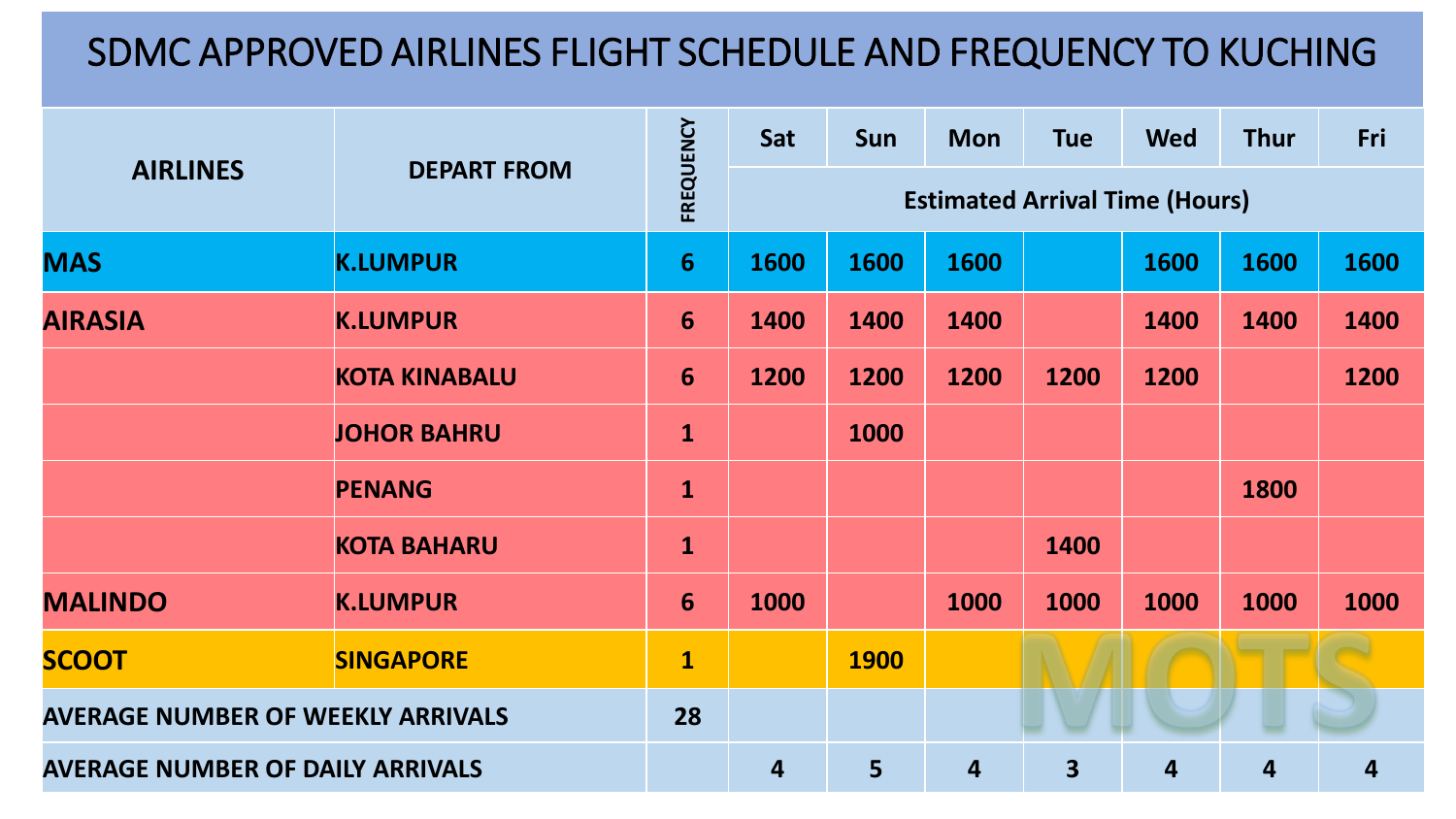### SDMC APPROVED AIRLINES FLIGHT SCHEDULE AND FREQUENCY TO MIRI

| <b>AIRLINES</b>                          |                      |                         | Sat                                   | <b>Sun</b><br><b>Mon</b> | <b>Tue</b>     | <b>Wed</b>     | <b>Thur</b>      | Fri            |                |  |
|------------------------------------------|----------------------|-------------------------|---------------------------------------|--------------------------|----------------|----------------|------------------|----------------|----------------|--|
|                                          | <b>DEPART FROM</b>   | FREQUENCY               | <b>Estimated Arrival Time (Hours)</b> |                          |                |                |                  |                |                |  |
| <b>MAS</b>                               | <b>K.LUMPUR</b>      | $\overline{\mathbf{3}}$ | 1230                                  | 1230                     |                |                |                  | 1230           |                |  |
| <b>AIRASIA</b>                           | <b>K.LUMPUR</b>      | $\overline{7}$          | 1600                                  | 1700                     | 1730           | 1600           | 1730             | 1600           | 1730           |  |
|                                          | <b>KOTA KINABALU</b> | $\overline{\mathbf{z}}$ | 1400                                  | 1400                     | 1400           | 1400           | 1400             | 1400           | 1400           |  |
|                                          | <b>JOHOR BAHRU</b>   | $\mathbf{1}$            | 1800                                  |                          |                |                |                  |                |                |  |
| <b>MASWINGS</b>                          | <b>LABUAN</b>        | $\mathbf{1}$            |                                       |                          |                |                |                  | 0900           |                |  |
| <b>AVERAGE NUMBER OF WEEKLY ARRIVALS</b> |                      |                         |                                       |                          |                |                |                  |                |                |  |
| <b>AVERAGE NUMBER OF DAILY ARRIVALS</b>  |                      |                         | 4                                     | $\overline{\mathbf{3}}$  | $\overline{2}$ | $\overline{2}$ | $2 \overline{2}$ | $\overline{4}$ | $\overline{2}$ |  |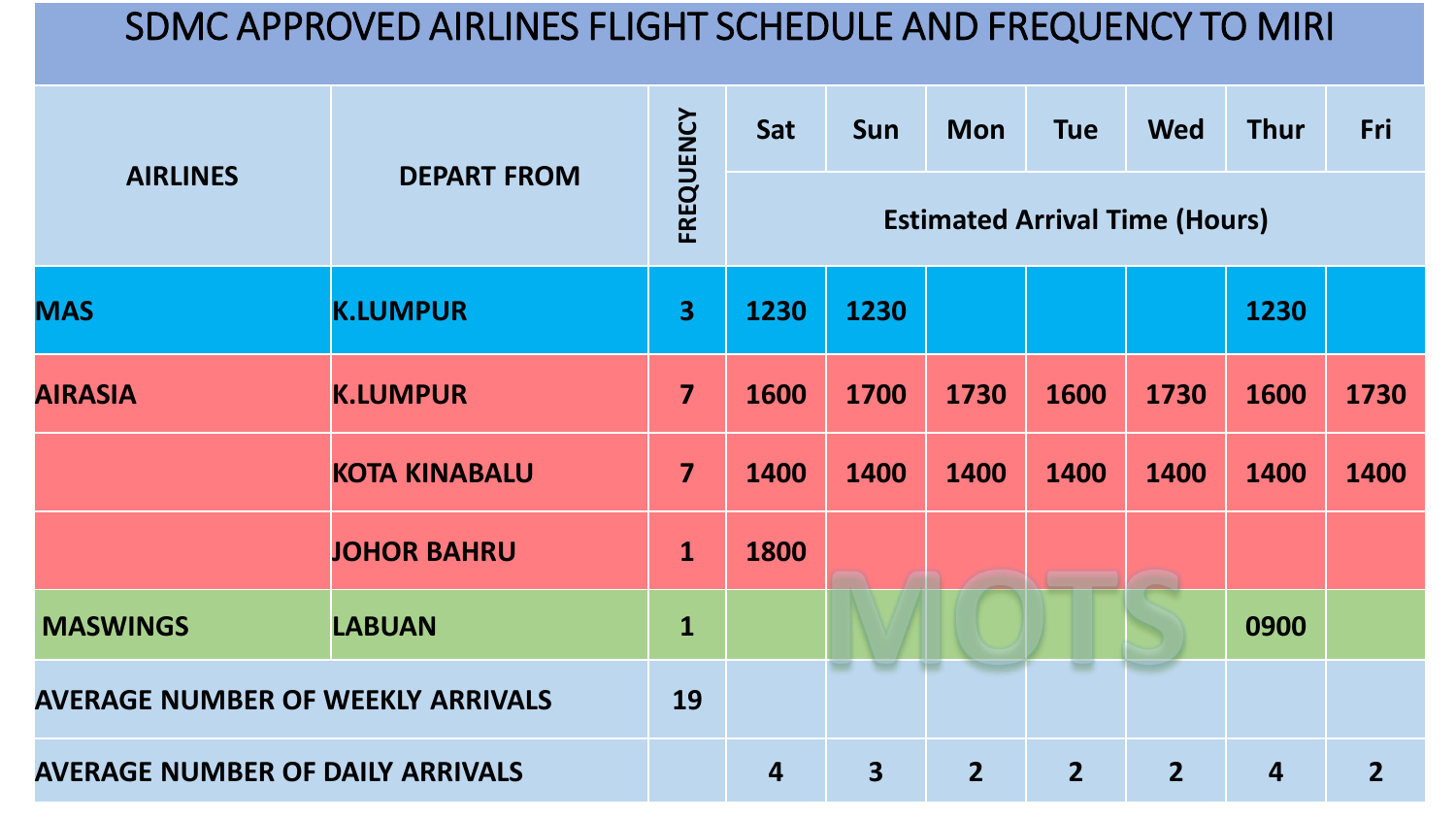## SDMC APPROVED AIRLINES FLIGHT SCHEDULE AND FREQUENCY TO SIBU

| <b>AIRLINES</b>                          |                    |                | Sat                                   | <b>Sun</b> | <b>Mon</b> | <b>Tue</b>  | <b>Wed</b> | <b>Thur</b>  | Fri |
|------------------------------------------|--------------------|----------------|---------------------------------------|------------|------------|-------------|------------|--------------|-----|
|                                          | <b>DEPART FROM</b> | FREQUENCY      | <b>Estimated Arrival Time (Hours)</b> |            |            |             |            |              |     |
| <b>MAS</b>                               | <b>K.LUMPUR</b>    | $\overline{2}$ |                                       | 1100       |            |             |            | 1100         |     |
| <b>AIRASIA</b>                           | <b>K.LUMPUR</b>    | $\overline{2}$ | 1100                                  |            |            | 1100        |            |              |     |
|                                          | <b>JOHOR BAHRU</b> | $\mathbf{1}$   | 1400                                  |            |            |             |            |              |     |
| <b>AVERAGE NUMBER OF WEEKLY ARRIVALS</b> |                    |                |                                       |            |            |             |            |              |     |
| <b>AVERAGE NUMBER OF DAILY ARRIVALS</b>  |                    |                | $\overline{2}$                        | 1          |            | $\mathbf 1$ |            | $\mathbf{1}$ |     |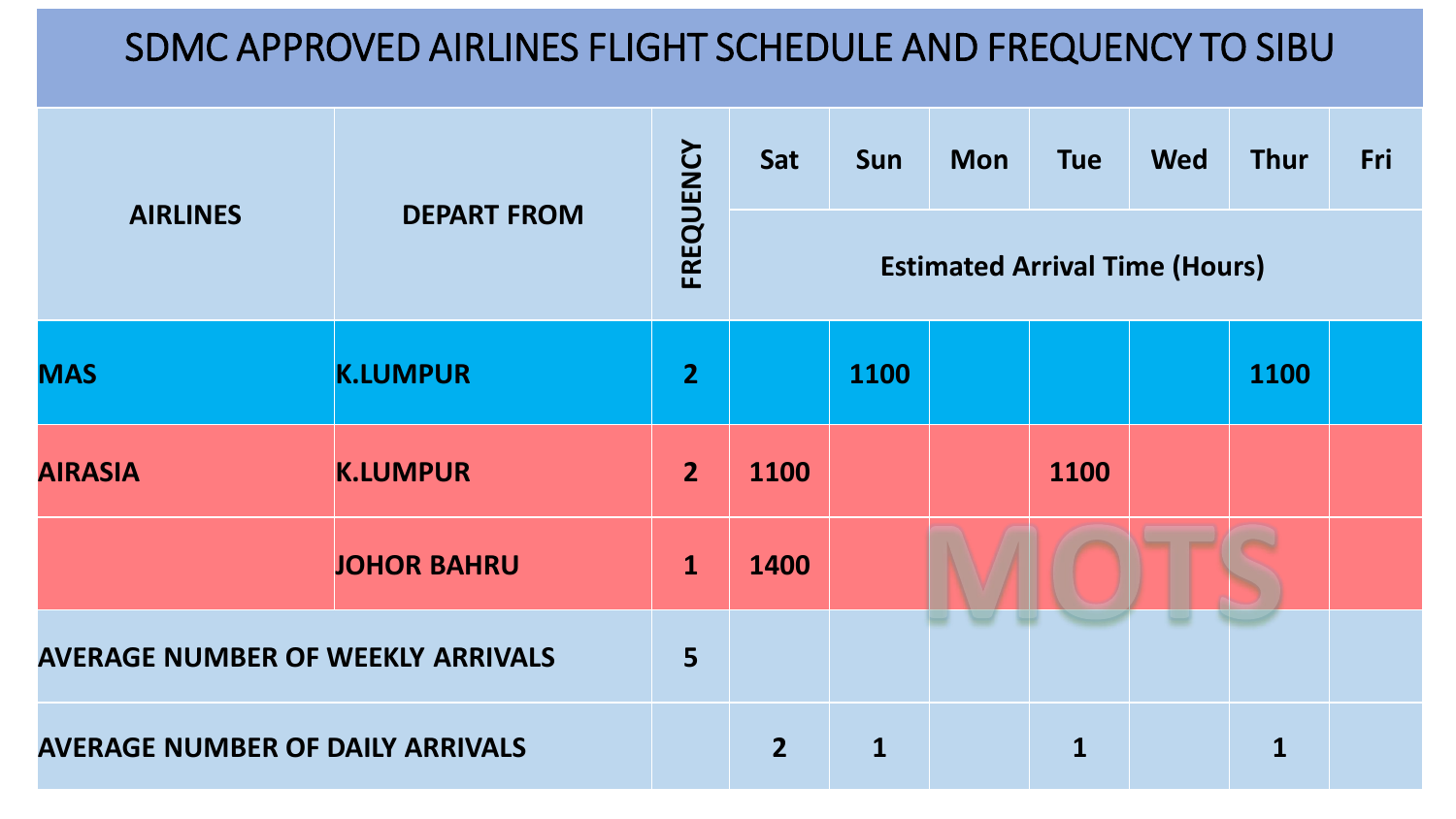## SDMC APPROVED AIRLINES FLIGHT SCHEDULE AND FREQUENCY TO BINTULU

| <b>AIRLINES</b>                          |                    |                | Sat                                   | <b>Sun</b>     | <b>Mon</b>   | <b>Tue</b>  | <b>Wed</b>     | <b>Thur</b>  | Fri  |
|------------------------------------------|--------------------|----------------|---------------------------------------|----------------|--------------|-------------|----------------|--------------|------|
|                                          | <b>DEPART FROM</b> | FREQUENCY      | <b>Estimated Arrival Time (Hours)</b> |                |              |             |                |              |      |
| <b>MAS</b>                               | <b>K.LUMPUR</b>    | $\overline{3}$ | 1130                                  | 1130           |              |             | 1130           |              |      |
| <b>AIRASIA</b>                           | <b>K.LUMPUR</b>    | 7              | 1300                                  | 1300           | 1300         | 1300        | 1300           | 1300         | 1300 |
| <b>AVERAGE NUMBER OF WEEKLY ARRIVALS</b> |                    |                |                                       |                |              |             |                |              |      |
| <b>AVERAGE NUMBER OF DAILY ARRIVALS</b>  |                    |                | $\overline{2}$                        | 2 <sup>1</sup> | $\mathbf{1}$ | $\mathbf 1$ | 2 <sup>1</sup> | $\mathbf{1}$ |      |